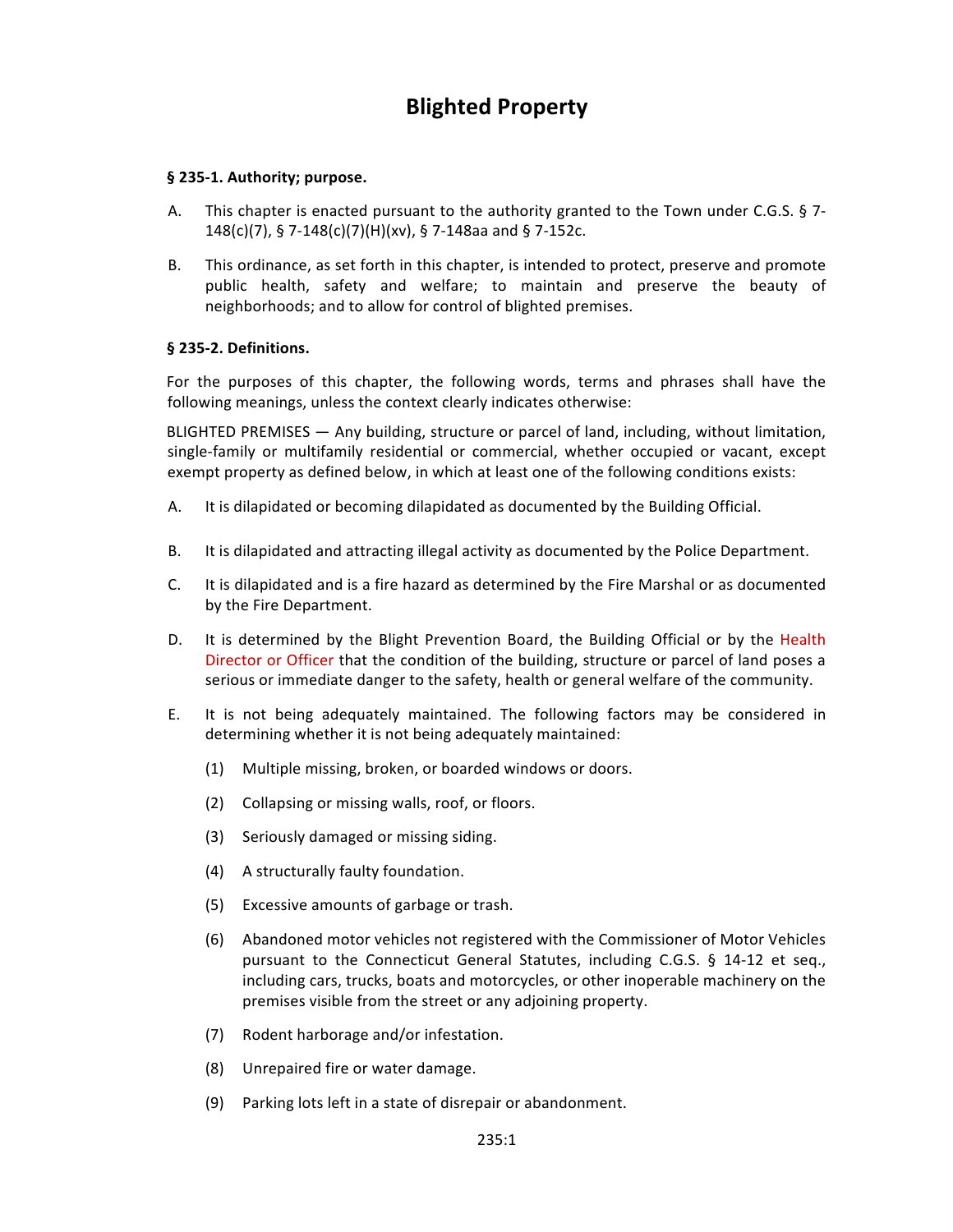### § RIDGEFIELD CODE

- (10) Any other exterior condition reflecting a level of maintenance which (1) is not in keeping with community standards, (2) constitutes a blighting factor for adjacent property owners or occupiers, or (3) which is an element leading to the progressive deterioration of the neighborhood.
- (11) Creates a substantial and unreasonable interference with the use and enjoyment of nearby premises, as documented by neighborhood complaints, police reports, cancellation of insurance on proximate properties, or similar circumstances.

BLIGHT PREVENTION BOARD — The Town officials designated by the First Selectman with the consent of the Board of Selectmen to act as blight prevention officials. The Building official, Fire Marshal, Chair of Zoning Commission, Land Use Director, and Health Director or Officer shall be eligible to be blight prevention officials. The First Selectman shall designate one blight prevention official to direct the blight prevention officials.

BUSINESS DAYS — Any day which is neither a Saturday nor Sunday nor a day designated as a legal holiday pursuant to C.G.S.  $§$  1-4.

DILAPIDATED  $-$  Any building or structure or part thereof which is deemed an unsafe structure, or which is designated as unfit for human habitation by the Building Official.

DISABLED INDIVIDUAL  $-$  In the case of an owner-occupied residence, an individual who has a disability as that term is defined under the Americans with Disabilities Act of 1990, as amended.

ELDERLY INDIVIDUAL  $-$  In the case of an owner-occupied residence, an individual 65 years of age or older.

EXEMPT PROPERTY  $-$  Any building or structure undergoing active remodeling, restoration, repair, or renovation, provided that the blighted condition will be corrected thereby and that the period thereof will not exceed one year from the date of receipt by the Blight Prevention Board of a written complaint.

LEGAL OCCUPANCY  $-$  Occupancy that is legal by virtue of compliance with the State Building Code, State Fire Safety Code, local zoning, local housing and all other pertinent codes, and which habitation shall be substantiated by a deed, bona fide lease agreement, rent receipt or utility statement.

LOW-INCOME INDIVIDUAL  $-$  In the case of an owner-occupied Redding residence, an individual who meets income guidelines for eligibility of the Elderly and Totally Disabled Homeowner's Program outlined in C.G.S.  $\S$  12-170AA, as administered by the Tax Assessor.

NEW OWNER/OCCUPANT — Any owner/occupant who has taken title to or legal occupancy of a property within 30 calendar days of the notice provided in § 235-6.

 $235-2$  § 235-4

OWNER/OCCUPANT - All individuals, firms, partnerships, corporations, limited liability corporations or other entities or authorities which own, lease, rent, possess, or are responsible for property within the Town.

#### **§ 235-3. Prohibition.**

No owner/occupant shall allow, maintain or cause to be maintained any blighted premises.

#### **§ 235-4. Determination of violation.**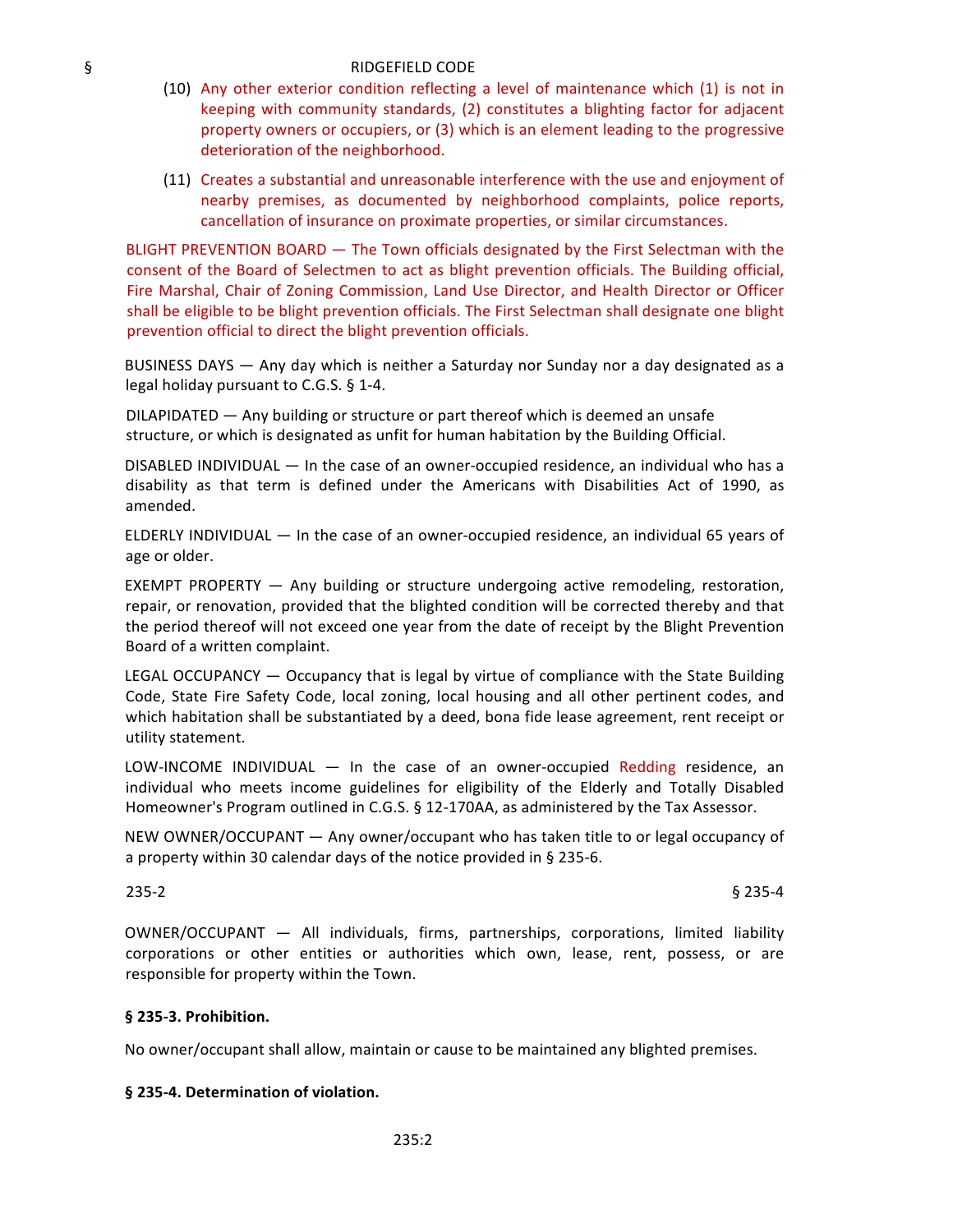### § BLIGHTED PROPERTY

- A. Upon receiving a written complaint of a possible violation signed by a complainant, the Blight Prevention Board shall make an investigation.
- B. If, after investigation, a probable violation is found to exist, the Blight Prevention Board shall serve written notice to the owner/occupant of the premises where the possible violation exists. The notice shall be sent in the manner prescribed by  $\S$  235-6 to the last known address of each owner/occupant. A copy of such notice shall also be sent to the office of the First Selectman, the Building Official, the Health Director, the Chair of the Zoning Commission, the Chair of the Planning Commission, the Land Use Director, the Chair of the Commission on Aging, the Chief of Police, and the Chief of the Fire Department for the relevant Fire District.
- C. Such notice shall state the probable violation and the conditions evidencing such violation and require the persons to whom it is delivered to attend a hearing before the Blight Prevention Board to determine whether there has been a violation and, if so, to establish a plan for abatement of such violation, including the date by which such violation shall be fully abated. The notice shall also include the date, time and location of the hearing.
- D. The Blight Prevention Board shall hold a hearing within 30 calendar days of the date of the notice provided in Subsection B. At the hearing, all interested persons shall be given the opportunity to present evidence on the question of whether a violation of this chapter has occurred.
- E. If the owner/occupant who received the notice fails to appear, the Blight Prevention Board may nevertheless determine whether a violation has occurred, provided the Board has made a finding that notice was properly served in accordance with this section.
- F. After the hearing, the Blight Prevention Board shall make a written determination whether a violation has, in fact, occurred. If the Blight Prevention Board determines that a violation exists, it shall include in its written determination the actions to be taken to abate such violation and the date within a reasonable time by which such violation shall be fully abated.
- G. If the Blight Prevention Board determines that no violation has occurred, no further action as to that complaint shall be taken, and the Blight Prevention Board shall serve written notice that no further action as to that complaint shall be taken, to the owner/occupant of the premises where the possible violation exists.

# **§ 235-5. Special consideration.**

Special consideration may be given to those who require it in order to correct a violation of this chapter. Specifically, the Blight Prevention Board may grant an owner/occupant additional time to correct a violation where the owner/occupant, or a person acting on his/her behalf, establishes good cause. As used in this section, "good cause" includes, but is not limited to, an elderly individual who is unable to personally correct a violation due to his or her age; a disabled individual who is unable to personally correct a violation due to his or her disability; a low-income individual who is unable to correct a violation due to cost; or an exempt property as defined in § 235-2. In determining whether good cause exists, the Blight Prevention Board shall consider whether other occupants of the premises are able to assist in correcting the violation in a timely fashion and whether the severity of the violation is such that additional time is not warranted.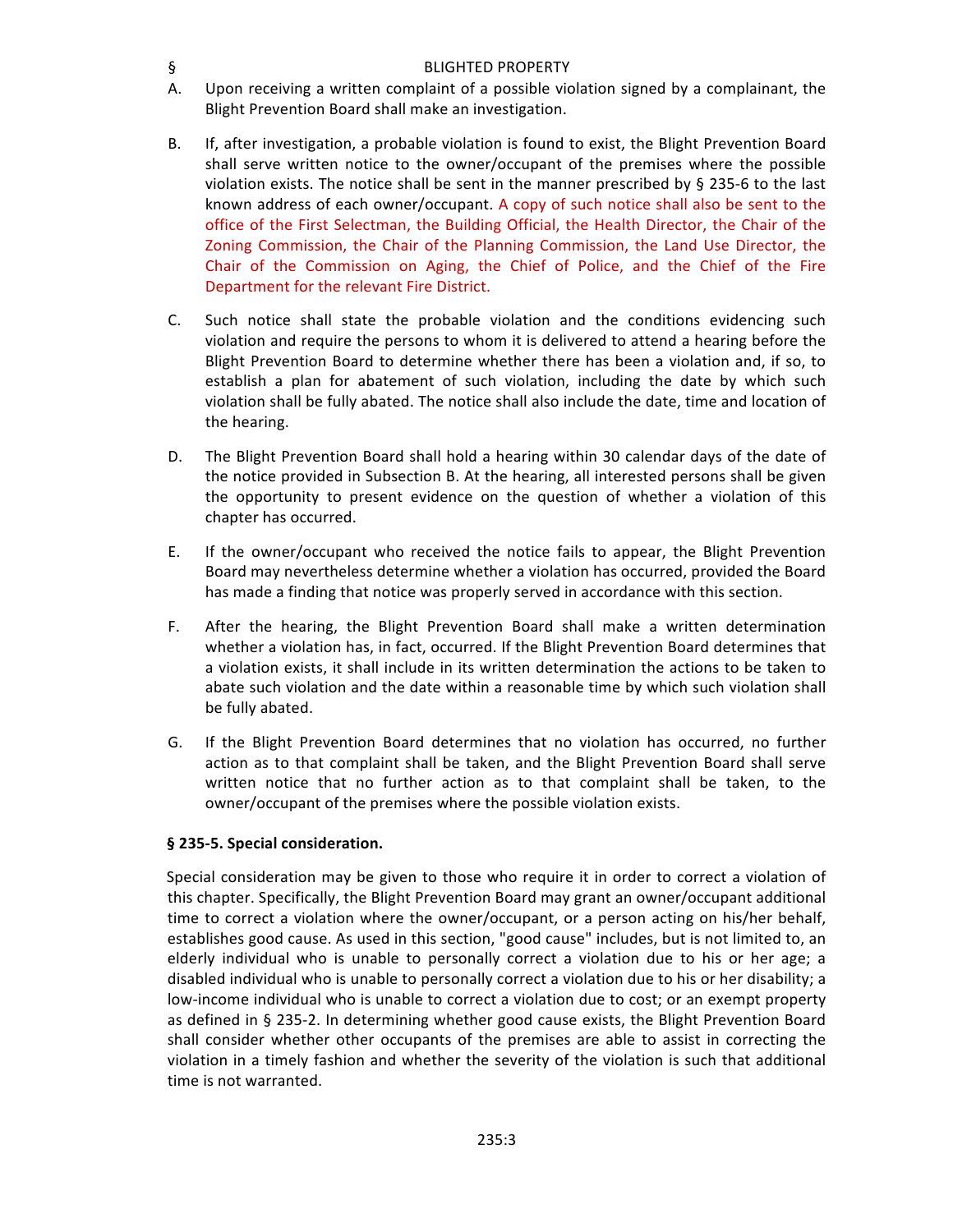### § 235-6. Notice of violation.

- A. Upon the determination by the Blight Prevention Board that a violation of this chapter exists, the Blight Prevention Board shall serve a written notice of violation to the owner/occupant and shall simultaneously send to each lienholder of the subject property a copy of the notice of violation. The notice of violation shall state:
	- (1) The violation;
	- $(2)$  The date upon which the violation shall be remedied;
	- (3) That the failure of the owner/occupant to remedy the violation within the prescribed time shall result in the issuance of a citation in accordance with § 235-10 of this chapter;
	- (4) The amount of the daily civil penalties and any other fines or penalties imposed under § 235-8;
	- (5) That if the owner/occupant fails to remove or remedy the violation, the Town may cause the remediation of the violation at the expense of the owner/occupant; and
	- (6) That the owner/occupant may be subject to such other fines as may be authorized or imposed by the state for a willful violation of this chapter with respect to housing blight of not more than \$250 for each such day that the violation continues to exist under § 235-9.
- B. Delivery of the notice of violation to the owner/occupant shall be by one or both of the following methods:
	- (1) By personal delivery to the owner/occupant; or
	- (2) By certified mail, return receipt requested, and simultaneously by regular United States Postal Service mail, addressed to the owner/ occupant at his/her last known address.

#### **§ 235-7. Extension.**

- A. Notwithstanding the provisions of  $\S$  235-6, the Blight Prevention Board:
	- (1) Shall, upon request, grant a new owner/occupant a thirty-calendar day extension of the notice of violation and opportunity to remediate set forth therein.
	- (2) May, in its discretion, grant to any owner/occupant one thirty-day extension of the time to remediate the violation.
- B. Any further extensions will require written approval from the Blight Prevention Board.

#### § 235-8. Penalties for offenses.

A. Violations of the provisions of this chapter shall be punishable by a civil penalty equal to the greater of \$100 or the maximum amount allowed by C.G.S. § 7-148(c)(7)(H)(xv), as the same may be amended from time to time, for each day a violation exists and continues beyond the date required for remediation set forth in the notice of violation issued under § 235-6 hereof.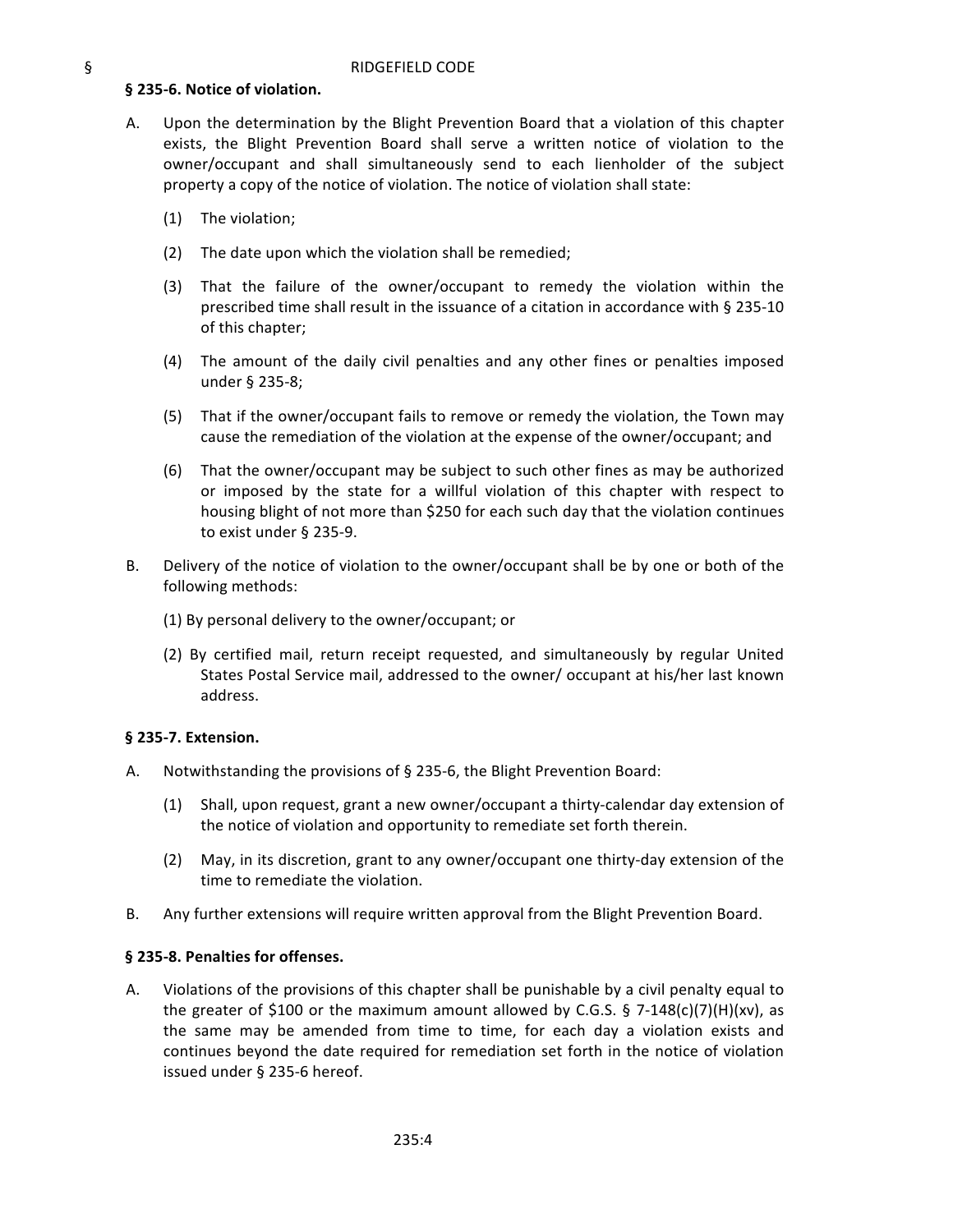### § BLIGHTED PROPERTY

B. Violators will also be responsible for all costs and expenses associated with enforcement and the collection of any civil penalties, which shall include, but shall not be limited to, attorneys' fees, court costs, mailing costs and filing fees.

# § 235-9. Willful violations; penalties.

In addition to the foregoing, any person who, after receiving a notice of violation pursuant to  $\S$ 235-6 and after a reasonable opportunity to remediate the blighted premises, willfully violates the provisions of this chapter with respect to housing blight, such person shall be fined by the State of Connecticut not more than \$250, or the maximum allowed by C.G.S. § 7-148o, as the same may be amended from time to time, for each day for which it can be shown, based on actual inspection of the property on each such day, that the blighted premises continue to exist after written notice to the owner/occupant as provided herein and the expiration of the time to remediate.

# § 235-10. Issuance of citations.

A. The Blight Prevention Board shall issue a citation when a violation of this chapter continues beyond the date by which the Blight Prevention Board required that the violation be remedied. B. The citation shall state:

- $(1)$  A description of the violation.
- (2) The amount of the daily civil penalties levied and that such civil penalties shall be levied from the date of the citation, plus such other fines, penalties, costs and/or fees due.
- (3) That the uncontested payment of such civil penalties, fines, costs and/or fees shall be made within 10 business days of the date of the citation.
- (4) That the owner/occupant may contest his liability before a Citation Hearing Appeals Board by delivering, in person or by mail, within 10 business days of the date of the citation, a written demand for a hearing.
- (5) That if the owner/occupant does not demand a hearing, an assessment and judgment shall be entered against him/her and that such judgment may issue without further notice.
- (6) That the Town shall file a lien against the real estate in accordance with C.G.S. § 7-148aa for the amount of any unpaid civil penalties or other fines, costs and/or fees imposed by the Town in accordance with this chapter.
- C. Delivery of the citation shall be by the manner provided in § 235-6 hereof. A copy of the citation shall simultaneously be sent to each lienholder of the subject property.

# § 235-11. Uncontested payment; time period.

Any owner/occupant receiving a citation shall be allowed a period of 10 business days from the date of the citation to make an uncontested payment of the civil penalties, fines, costs and/or fees specified in the citation. All amounts shall be made payable to the Town.

# § 235-12. Payment of civil penalties.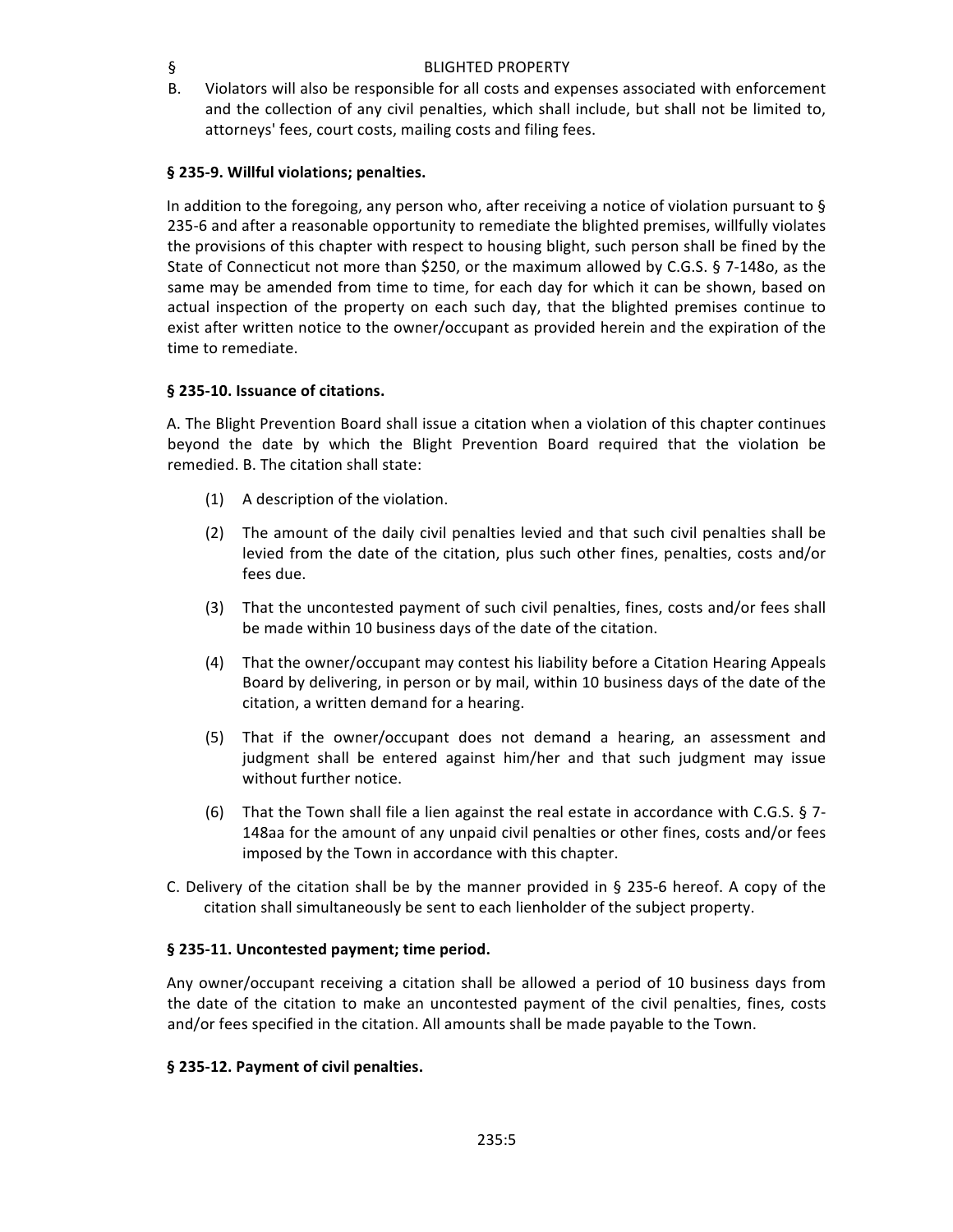#### § RIDGEFIELD CODE

- A. If the owner/occupant who has been issued a citation pursuant to this chapter wishes to admit liability for any alleged violation, the owner/ occupant may, without requesting a hearing, pay the full amount of the civil penalties, fines, costs and/or fees to the Blight Prevention Board. Such payment shall be inadmissible in any proceeding, civil or criminal, to establish the conduct of such owner/occupant or other person making the payment.
- B. Any owner/occupant who does not deliver or mail written demand for a hearing within 10 business days of the date of the citation shall be deemed to have admitted liability, and the Blight Prevention Board shall certify to the Citation Hearing Appeals Board that such owner/ occupant has failed to respond. The Citation Hearing Appeals Board shall thereupon enter and assess the civil penalties, fines, costs and/or fees provided for by this chapter and shall follow the procedures set forth in  $\S$  235-6.

### § 235-13. Hearing procedure for citations.

- A. The First Selectman, with the consent of the Board of Selectmen, shall appoint a threemember Citation Hearing Appeals Board. All members of the Citation Hearing Appeals Board shall be residents of the Town as such term is defined in the Charter.
- B. An owner/occupant who chooses to appeal a citation and requests a hearing to this effect shall be given written notice of the date, time and place for the hearing. Such hearing shall be held not less than 15 calendar days nor more than 30 calendar days from the date of mailing of the notice, provided the Citation Hearing Appeals Board shall grant, upon good cause shown, any reasonable request by an interested party for postponement or continuance. An original or certified copy of the citation issued by the Blight Prevention Board shall be filed with and retained by the Town and shall be deemed to be a business record within the scope of C.G.S.  $\S$  52-180 and evidence of the facts contained therein. Upon request of the person appealing the citation, the presence of the Blight Prevention Board member who issued the citation shall be required at the hearing. A designated Town official other than any member of the Citation Hearing Appeals Board may present evidence on behalf of the Town. An owner/occupant wishing to contest liability shall appear at the hearing and may present evidence on his behalf. If the owner/occupant who received the citation fails to appear, the Citation Hearing Appeals Board may enter an assessment by default against him upon a finding of proper notice and liability under the applicable statutes and this chapter. The Citation Hearing Appeals Board may accept from such owner/occupant copies of any relevant investigatory and citation reports and/or any other official documents by mail and may determine thereby that the appearance of such person is unnecessary.
- C. The Citation Hearing Appeals Board shall conduct the hearing in the order and form, and with such methods of proof, as it deems fair and appropriate. The rules regarding the admissibility of evidence shall not be strictly applied, but all testimony shall be given under oath or affirmation. The Citation Hearing Appeals Board shall announce its decision at the end of the hearing. If the Citation Hearing Appeals Board determines that the owner/occupant is not liable, the Citation Hearing Appeals Board shall dismiss the matter and enter that determination in writing accordingly. If the Citation Hearing Appeals Board determines that the owner/occupant is liable for the violation, the Citation Hearing Appeals Board shall forthwith enter and assess the civil penalties, fines, costs and/or fees as provided by this chapter.